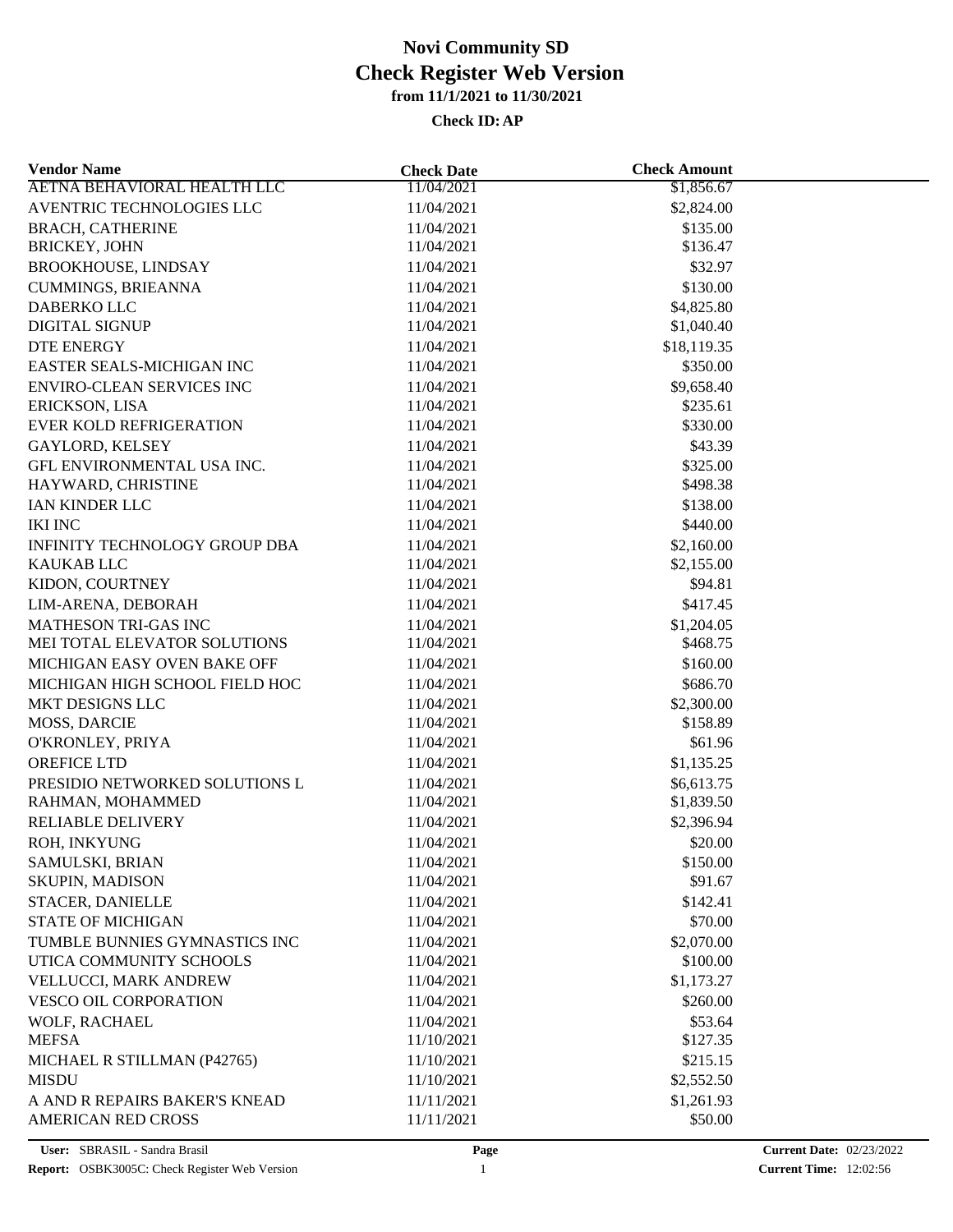| <b>Vendor Name</b>                     | <b>Check Date</b> | <b>Check Amount</b> |  |
|----------------------------------------|-------------------|---------------------|--|
| <b>ANDYMARK INC</b>                    | 11/11/2021        | \$483.71            |  |
| ARMSTRONG, ROBERT                      | 11/11/2021        | \$430.96            |  |
| ASPHALT SPECIALISTS INC                | 11/11/2021        | \$343,800.00        |  |
| AT&T                                   | 11/11/2021        | \$148.71            |  |
| AT&T                                   | 11/11/2021        | \$971.55            |  |
| <b>BLUE LAKES CHARTERS &amp; TOURS</b> | 11/11/2021        | \$1,300.00          |  |
| CARR'S MOTORCOACH LLC                  | 11/11/2021        | \$600.00            |  |
| CHRISTEN, JAMIE                        | 11/11/2021        | \$10.74             |  |
| <b>CINTAS CORPORATION #31</b>          | 11/11/2021        | \$104.82            |  |
| CONSTELLATION NEWENERGY, INC           | 11/11/2021        | \$433.76            |  |
| <b>CUMMINS BRIDGEWAY LLC</b>           | 11/11/2021        | \$221.34            |  |
| DEINEK, KIMBERLY                       | 11/11/2021        | \$10.74             |  |
| DELEON, ALYSSA MARIE                   | 11/11/2021        | \$200.00            |  |
| DELTACOM INC                           | 11/11/2021        | \$294.00            |  |
| DETROIT METRO SKATE COUNCIL            | 11/11/2021        | \$840.00            |  |
| <b>GARDEN CITY ATOMIC POM OF MICH</b>  | 11/11/2021        | \$260.00            |  |
| <b>GENITTI'S</b>                       | 11/11/2021        | \$1,171.88          |  |
| <b>GRAY, KAITLIN</b>                   | 11/11/2021        | \$239.91            |  |
| HOLLAND BUS COMPANY                    | 11/11/2021        | \$380,664.00        |  |
| ISRAEL, MELISSA                        | 11/11/2021        | \$76.41             |  |
| JSE SCALE & EQUIPMENT INC              | 11/11/2021        | \$145.00            |  |
| KARR, NICOLE                           | 11/11/2021        | \$717.00            |  |
| KONDURU, CHANDANA                      | 11/11/2021        | \$65.00             |  |
| <b>LAWSON PRODUCTS INC</b>             | 11/11/2021        | \$71.57             |  |
| LITTLE CAESARS PIZZA KITS              | 11/11/2021        | \$5,168.00          |  |
| LITTLEFIELD, MELODY DAWN               | 11/11/2021        | \$716.80            |  |
| LOWERY CORP. DBA APPLIED IMAGI         | 11/11/2021        | \$4,393.33          |  |
| LYNCH, GLENNA                          | 11/11/2021        | \$475.00            |  |
| <b>M-2 AUTO PARTS INC</b>              | 11/11/2021        | \$83.00             |  |
| MALRAJ, SWETHA                         | 11/11/2021        | \$65.00             |  |
| MANSOUR, MANUELA                       | 11/11/2021        | \$31.40             |  |
| MARSHALL MUSIC                         | 11/11/2021        | \$6,960.00          |  |
| MCCARTHY & SMITH INC                   | 11/11/2021        | \$950,701.10        |  |
| <b>MICHIGAN DECA</b>                   | 11/11/2021        | \$4,400.00          |  |
| MICHIGAN HIGH SCHOOL FIELD HOC         | 11/11/2021        | \$300.00            |  |
| MISHRA, SATYAJIT                       | 11/11/2021        | \$2,108.09          |  |
| OFILI, ALEXANDER                       | 11/11/2021        | \$57.90             |  |
| PENDERGRAFF, HEIDI                     | 11/11/2021        | \$135.31            |  |
| POPAJ, YLLI                            | 11/11/2021        | \$65.00             |  |
| ROWLAND, CHRISTINA                     | 11/11/2021        | \$82.96             |  |
| SAFEWAY SHREDDING LLC                  | 11/11/2021        | \$60.00             |  |
| <b>SECURITY DESIGNS</b>                | 11/11/2021        | \$1,961.44          |  |
| SERVICAR OF MICHIGAN INC.              | 11/11/2021        | \$29,484.00         |  |
| <b>SIGMA</b>                           | 11/11/2021        | \$70.00             |  |
| <b>SME</b>                             | 11/11/2021        | \$7,652.05          |  |
| STEVENSON, JENNIFER                    | 11/11/2021        | \$86.28             |  |
| TALUKDER, ASHNA                        | 11/11/2021        | \$116.05            |  |
| TRUMPY, CAMERON                        | 11/11/2021        | \$107.65            |  |
|                                        |                   |                     |  |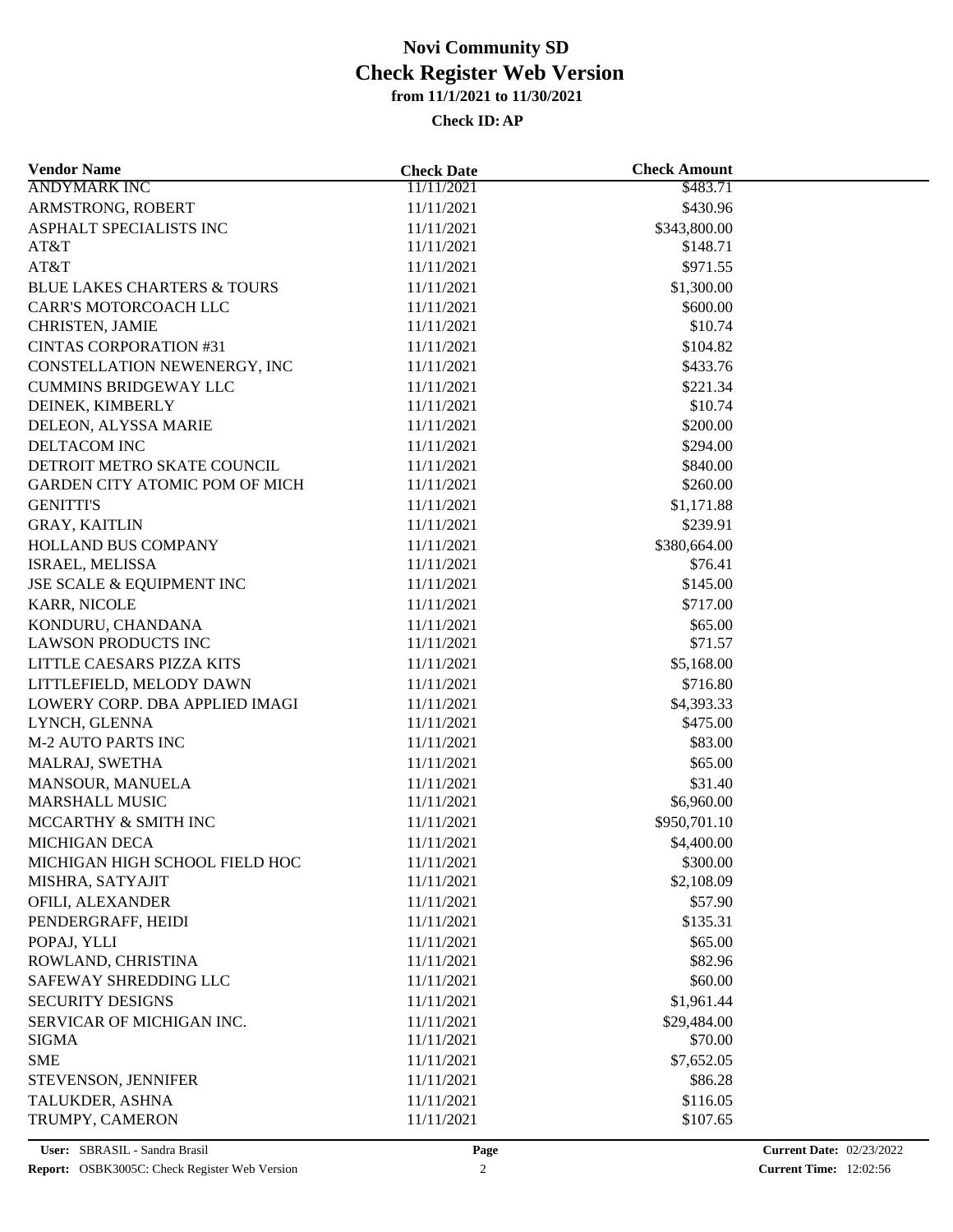| <b>Vendor Name</b>               | <b>Check Date</b> | <b>Check Amount</b> |  |
|----------------------------------|-------------------|---------------------|--|
| <b>TW SHIRTS</b>                 | 11/11/2021        | \$726.00            |  |
| US FOODS INC                     | 11/11/2021        | \$514.50            |  |
| VADERA, SANDEEP                  | 11/11/2021        | \$65.00             |  |
| <b>VEX ROBOTICS INC</b>          | 11/11/2021        | \$55.35             |  |
| WEB BENEFITS DESIGN CORPORATIO   | 11/11/2021        | \$4,598.25          |  |
| ZIMMERMAN, BARBARA               | 11/11/2021        | \$21.48             |  |
| ZOTKOVICH, LISA                  | 11/11/2021        | \$62.46             |  |
| ACE PIANO INC                    | 11/12/2021        | \$580.00            |  |
| ANN ARBOR HURON HIGH SCHOOL      | 11/12/2021        | \$200.00            |  |
| AT&T                             | 11/12/2021        | \$1,283.55          |  |
| AT&T MOBILITY                    | 11/12/2021        | \$1,144.95          |  |
| <b>BARTHLOW, LOGAN JAMES</b>     | 11/12/2021        | \$40.00             |  |
| <b>BARTHLOW, LUKE MASON</b>      | 11/12/2021        | \$40.00             |  |
| <b>BIANCO MOTORCOACH CHARTER</b> | 11/12/2021        | \$6,653.00          |  |
| CONDON, LESLIE                   | 11/12/2021        | \$180.00            |  |
| <b>CONSUMERS ENERGY</b>          | 11/12/2021        | \$9,328.31          |  |
| DAVID, SARAH                     | 11/12/2021        | \$93.21             |  |
| DIRECT ENERGY BUSINESS INC       | 11/12/2021        | \$77,020.56         |  |
| <b>DTE ENERGY</b>                | 11/12/2021        | \$22,021.12         |  |
| ENVIRO-CLEAN SERVICES INC        | 11/12/2021        | \$155,525.01        |  |
| FLYNN, BRITTANY                  | 11/12/2021        | \$23.92             |  |
| FUKAGAWA, HIROTO                 | 11/12/2021        | \$20.00             |  |
| HIRSHFIELD, LAURA JANINE         | 11/12/2021        | \$2,543.22          |  |
| HP INC                           | 11/12/2021        | \$1,807.53          |  |
| ISC SERVICES INC                 | 11/12/2021        | \$4,550.00          |  |
| JODOIN, DEBRA                    | 11/12/2021        | \$3,162.61          |  |
| JOHN'S SANITATION INC            | 11/12/2021        | \$355.00            |  |
| JONES SCHOOL SUPPLY COMPANY IN   | 11/12/2021        | \$30.25             |  |
| KILGORE, AMY                     | 11/12/2021        | \$626.45            |  |
| LAPORTE, LISA                    | 11/12/2021        | \$29.94             |  |
| LAWRENCE TECHNOLOGICAL UNIVERS   | 11/12/2021        | \$500.00            |  |
| LEE, SEUNGHEE                    | 11/12/2021        | \$400.00            |  |
| LIFE INSURANCE COMPANY OF NORT   | 11/12/2021        | \$23,778.46         |  |
| MAEDA, KATSUKI                   | 11/12/2021        | \$60.00             |  |
| METRO ATHLETIC OFFICIALS ASSOC   | 11/12/2021        | \$400.00            |  |
| MIDWEST MOTOR SUPPLY CO INC      | 11/12/2021        | \$217.12            |  |
| <b>MRUK, CONNOR</b>              | 11/12/2021        | \$40.00             |  |
| NICHOLS PAPER & SUPPLY COMPANY   | 11/12/2021        | \$18,541.84         |  |
| OKEMOS HIGH SCHOOL               | 11/12/2021        | \$100.00            |  |
| PLYMOUTH PT SPECIALISTS          | 11/12/2021        | \$6,132.00          |  |
| RAO, NAVNEETH VYAS               | 11/12/2021        | \$40.00             |  |
| SAZDANOVSKI, VAN                 | 11/12/2021        | \$20.00             |  |
| SHAW, JACKSON                    | 11/12/2021        | \$20.00             |  |
| SONITROL GREAT LAKES - MICHIGA   | 11/12/2021        | \$7,501.00          |  |
| SOUTH LYON HIGH SCHOOL           | 11/12/2021        | \$150.00            |  |
| SURANYI, SHEILA                  | 11/12/2021        | \$186.00            |  |
| TACKETT, LORIE LOUISE            | 11/12/2021        | \$137.50            |  |
| THABET, GHADA                    | 11/12/2021        | \$114.25            |  |
|                                  |                   |                     |  |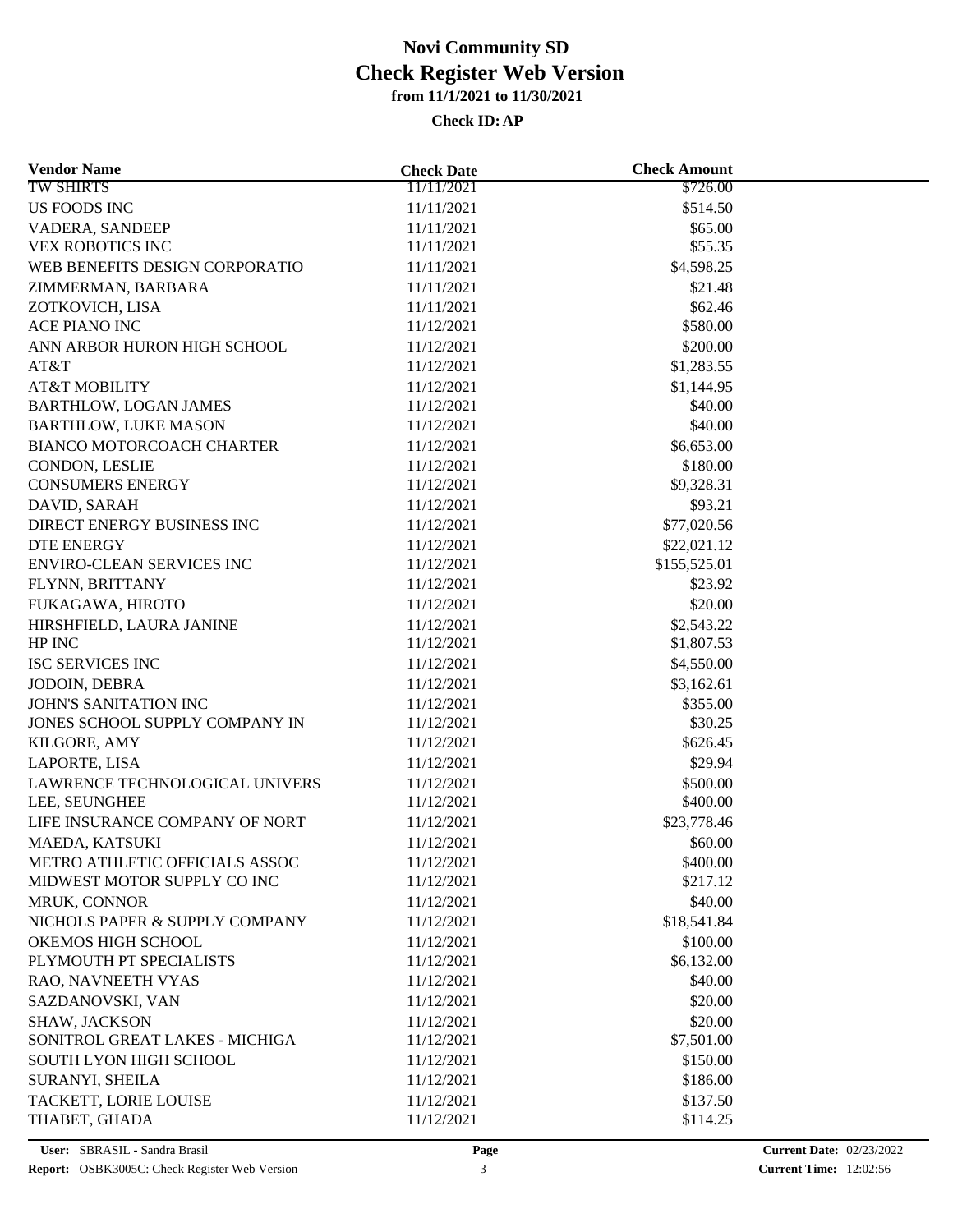| <b>Vendor Name</b>                        | <b>Check Date</b> | <b>Check Amount</b> |  |
|-------------------------------------------|-------------------|---------------------|--|
| THRUN LAW FIRM P.C.                       | 11/12/2021        | \$20,733.77         |  |
| TREMONTI, SUSAN                           | 11/12/2021        | \$240.00            |  |
| TRENTON PUBLIC SCHOOLS                    | 11/12/2021        | \$20.00             |  |
| TURNER, BARIN                             | 11/12/2021        | \$60.00             |  |
| <b>ACE PIANO INC</b>                      | 11/19/2021        | \$580.00            |  |
| ADN ADMINISTRATORS INC                    | 11/19/2021        | \$3,968.90          |  |
| ASCENSION MICHIGAN AT WORK                | 11/19/2021        | \$18.00             |  |
| AT&T                                      | 11/19/2021        | \$3,270.24          |  |
| <b>BAKER, KRISTIN</b>                     | 11/19/2021        | \$21.84             |  |
| BEYER, TODD                               | 11/19/2021        | \$799.20            |  |
| <b>BLUE LAKES CHARTERS &amp; TOURS</b>    | 11/19/2021        | \$4,570.00          |  |
| <b>BROOKES BUNCH</b>                      | 11/19/2021        | \$1,300.00          |  |
| <b>BYRON, KACY</b>                        | 11/19/2021        | \$159.00            |  |
| CHIRDON, FUMIKO I.                        | 11/19/2021        | \$50.00             |  |
| <b>CINTAS CORPORATION #31</b>             | 11/19/2021        | \$235.89            |  |
| CLEAR RATE COMMUNICATINS INC              | 11/19/2021        | \$19.75             |  |
| <b>CONSUMERS ENERGY</b>                   | 11/19/2021        | \$953.37            |  |
| CORE ATHLETICS, LLC                       | 11/19/2021        | \$1,584.00          |  |
| CORONA, MARCELLA                          | 11/19/2021        | \$140.00            |  |
| CORRIGAN OIL/CORRIGAN TOWING C            | 11/19/2021        | \$13,064.25         |  |
| <b>CUMMINGS, BRIEANNA</b>                 | 11/19/2021        | \$191.75            |  |
| <b>CUMMINS BRIDGEWAY LLC</b>              | 11/19/2021        | \$64.00             |  |
| DEAN TRANSPORTATION INC                   | 11/19/2021        | \$5,468.50          |  |
| DIDIO, JAMES                              | 11/19/2021        | \$280.00            |  |
| <b>GEERS, ANTHONY A</b>                   | 11/19/2021        | \$750.00            |  |
| GFL ENVIRONMENTAL USA INC.                | 11/19/2021        | \$325.00            |  |
| <b>GREAT LAKES POWER &amp; LIGHTING I</b> | 11/19/2021        | \$1,044.29          |  |
| <b>GROVES HIGH SCHOOL</b>                 | 11/19/2021        | \$100.00            |  |
| HAN, MINJUNG                              | 11/19/2021        | \$600.00            |  |
| HETTEL, ERIC                              | 11/19/2021        | \$365.12            |  |
| HORIZON ENGINEERING ASSOCIATES            | 11/19/2021        | \$12,149.52         |  |
| HTWE, KHIN                                | 11/19/2021        | \$1,320.00          |  |
| IAN KINDER LLC                            | 11/19/2021        | \$180.00            |  |
| JACKSON TRUCK SERVICE INC                 | 11/19/2021        | \$2,039.02          |  |
| KILGORE, AMY                              | 11/19/2021        | \$99.00             |  |
| KROLLI, SOWJANYA                          | 11/19/2021        | \$519.65            |  |
| <b>M-2 AUTO PARTS INC</b>                 | 11/19/2021        | \$50.00             |  |
| MAD SCIENCE OF DETROIT                    | 11/19/2021        | \$2,480.00          |  |
| MCCARTHY & SMITH INC                      | 11/19/2021        | \$222,652.99        |  |
| MESSA (MICHIGAN EDUCATION SPEC            | 11/19/2021        | \$536,031.72        |  |
| NICHOLS PAPER & SUPPLY COMPANY            | 11/19/2021        | \$1,237.92          |  |
| NORTH AMERICAN SPIRIT ASSOCIAT            | 11/19/2021        | \$450.00            |  |
| NOVI HIGH SCHOOL ATHLETIC BOOS            | 11/19/2021        | \$2,383.00          |  |
| NUTTY SCIENTISTS OF SOUTHEAST             | 11/19/2021        | \$7,211.25          |  |
| OAKLAND COUNTY HEALTH DIVISION            | 11/19/2021        | \$86.00             |  |
| PEDIATRIC HEALTH CONSULTANTS I            | 11/19/2021        | \$26,554.64         |  |
| PETERSON, COLLEEN M                       | 11/19/2021        | \$225.00            |  |
| PKSA KARATE NOVI LLC                      | 11/19/2021        | \$237.00            |  |
|                                           |                   |                     |  |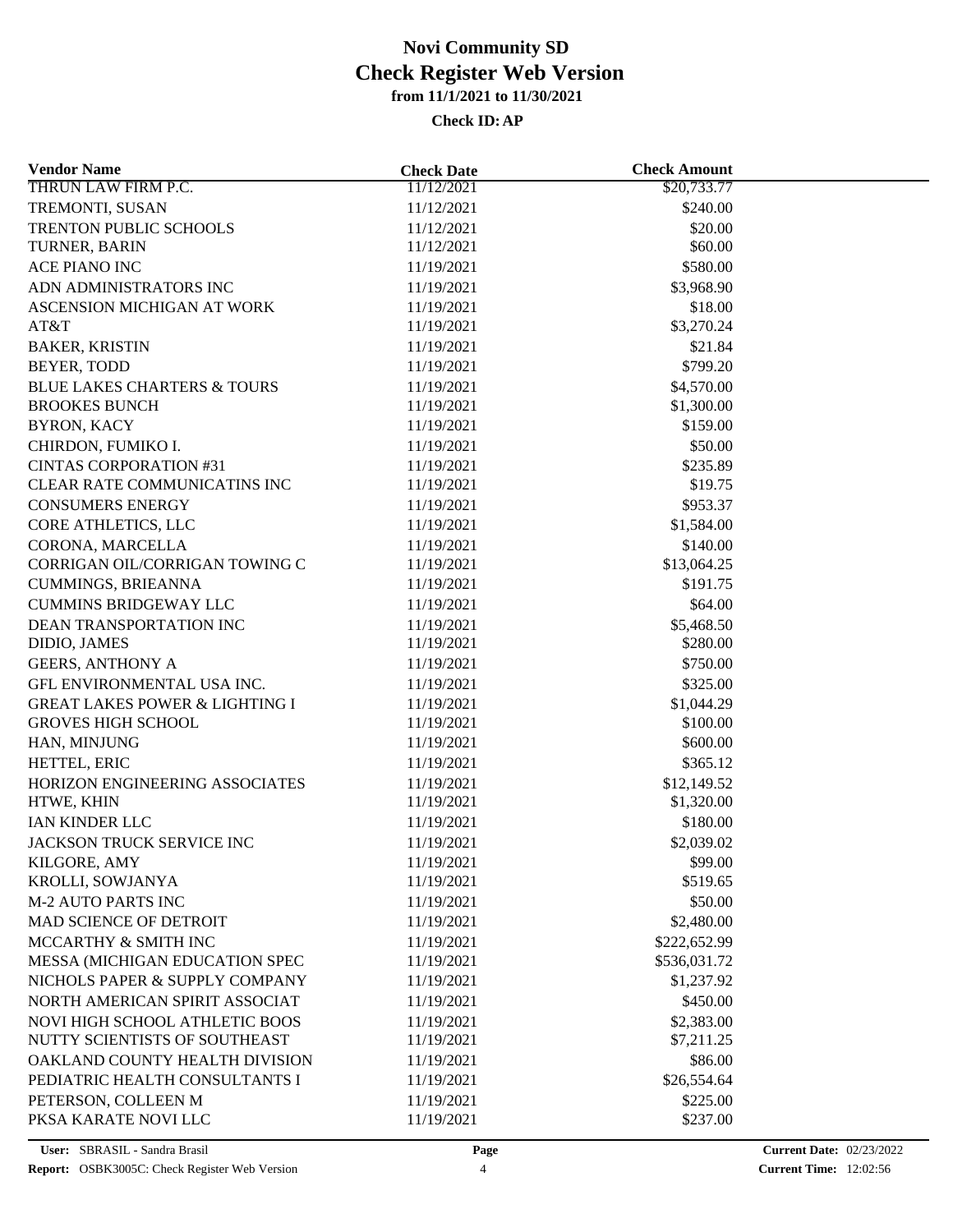| <b>Vendor Name</b>             | <b>Check Date</b> | <b>Check Amount</b>   |                |
|--------------------------------|-------------------|-----------------------|----------------|
| PRESIDIO NETWORKED SOLUTIONS L | 11/19/2021        | \$63,800.00           |                |
| <b>SCHOOLCRAFT COLLEGE</b>     | 11/19/2021        | \$22,166.00           |                |
| <b>SME</b>                     | 11/19/2021        | \$2,342.25            |                |
| SPORTDECALS INC                | 11/19/2021        | \$70.00               |                |
| STANLEY, TABITHA               | 11/19/2021        | \$18.65               |                |
| <b>SUCH A VOICE LLC</b>        | 11/19/2021        | \$87.50               |                |
| TANIGUCHI, YOSHIYUKI           | 11/19/2021        | \$195.25              |                |
| VALVONA, ANTHONY               | 11/19/2021        | \$120.00              |                |
| VANREMORTEL, JESSE             | 11/19/2021        | \$30.00               |                |
| XENITH, LLC                    | 11/19/2021        | \$4,072.50            |                |
| MICHAEL R STILLMAN (P42765)    | 11/24/2021        | \$219.76              |                |
| <b>MISDU</b>                   | 11/24/2021        | \$2,552.50            |                |
|                                |                   | <b>Issued:</b>        | \$276.41       |
|                                |                   | <b>Reversed:</b>      | \$1,612.96     |
|                                |                   | <b>Cancelled:</b>     | \$3,142,160.33 |
| <b>AP Checks Processed:</b>    | 204               | <b>AP Bank Total:</b> | \$3,144,049.70 |
| <b>Total Checks Processed:</b> | 204               | <b>Grand Total:</b>   | \$3,144,049.70 |